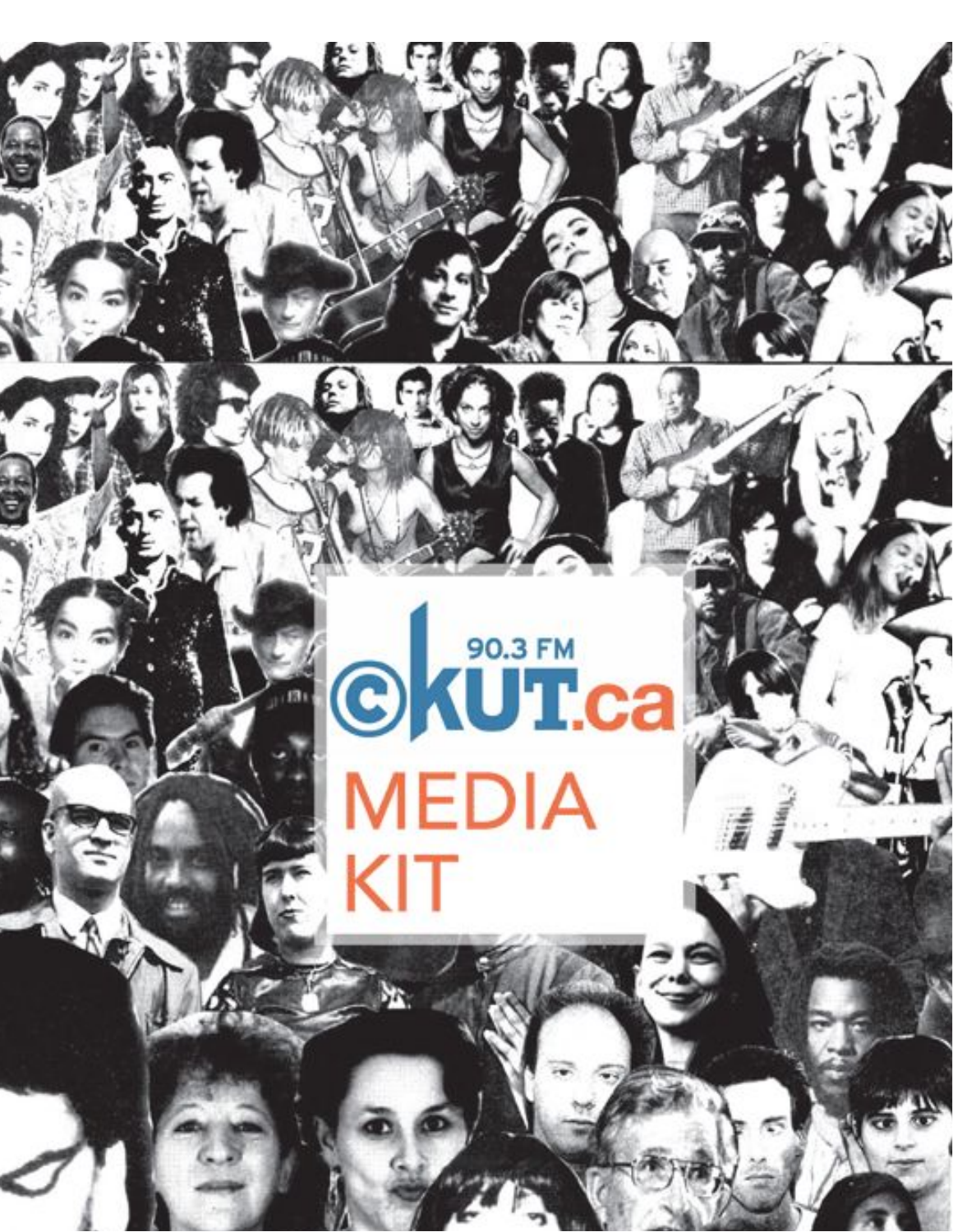

### CKUT is a non-profit campus community radio station.

CKUT is based at McGill University. CKUT provides alternative music, news and spoken word programming to the city of Montreal and surrounding areas. Our programming is LIVE and LOCAL. Hear us at 90.3FM or listen online at www.ckut.ca. Our programming has a long life through streaming and archives on our website. Listeners also subscribe to our programs through iTunes and RSS feeds. We are also followed heavily on the TuneIn mobile app by those who choose to listen via cell phone.

CKUT's programming is produced by over 200 volunteers made up of students and community members. Our programming is "freeform" (no playlists) and includes most musical genres as well as a variety of grassroots cultural, community and news programs. Some listeners tune in for the variety of programming presented by CKUT, others are devoted to particular shows that provide content not heard anywhere else on the FM dial. We have jazz, bluegrass, hip hop, metal, Filipino, Arabic, environmental, Caribbean, and experimental shows just to name a few. Whichever community or demographic you are trying to reach, we have programming that reaches them.

Since our FM debut in 1987, we have regularly been voted #1 in the Best of Montreal Reader's Poll and are supported by 35,000 McGill students.

100,000 Weekly Listeners Facebook Fans

#1

#1 Radio Station - Best Of Montreal (Cult MTL & MTL Mirror) 1990-2017

9600+

18,000+ Monthly Website Visits

8000+ Twitter Followers

18,000+ TuneIn Followers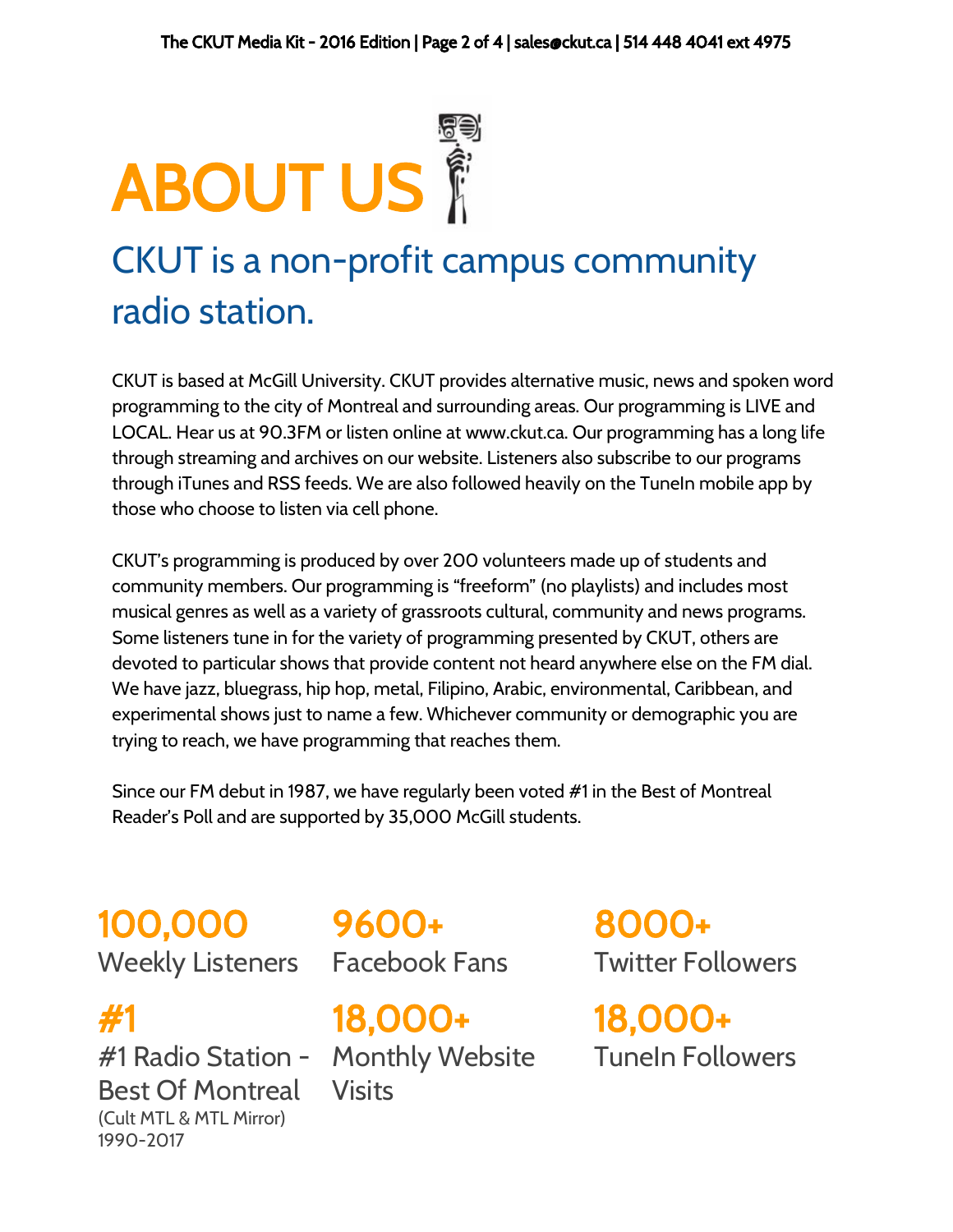## WHAT WE OFFER

- ❏ Targeted & affordable: campaigns designed to reach the audience you are looking for
- ❏ CKUT limits the number of ads per hour, therefore your ad will not be lost in a clutter of other advertising
- ❏ Creative ad production, experienced copywriters
- ❏ Sponsorship of events: sliding scale packages for events in exchange for some cross promotion
- ❏ Studio rental with technician
- ❏ Live broadcasts

### PROGRAMMING

#### **Music**

Folk, Blues, Soul, Reggae, Metal, Hip Hop, Noise, Funk, Soca, Rock, Bhangra, Gospel, Electronic, Jazz, Pop, Country, Kompa, Dancehall, Experimental, Techno, Punk, International, House

### **Community**

Community Latin American, Caribbean, African, Muslim, Korean, Inuktitut, East Indian, Palestinian, Haitian, Brazilian, Arabic, Filipino, First Nations, Queer, Jewish